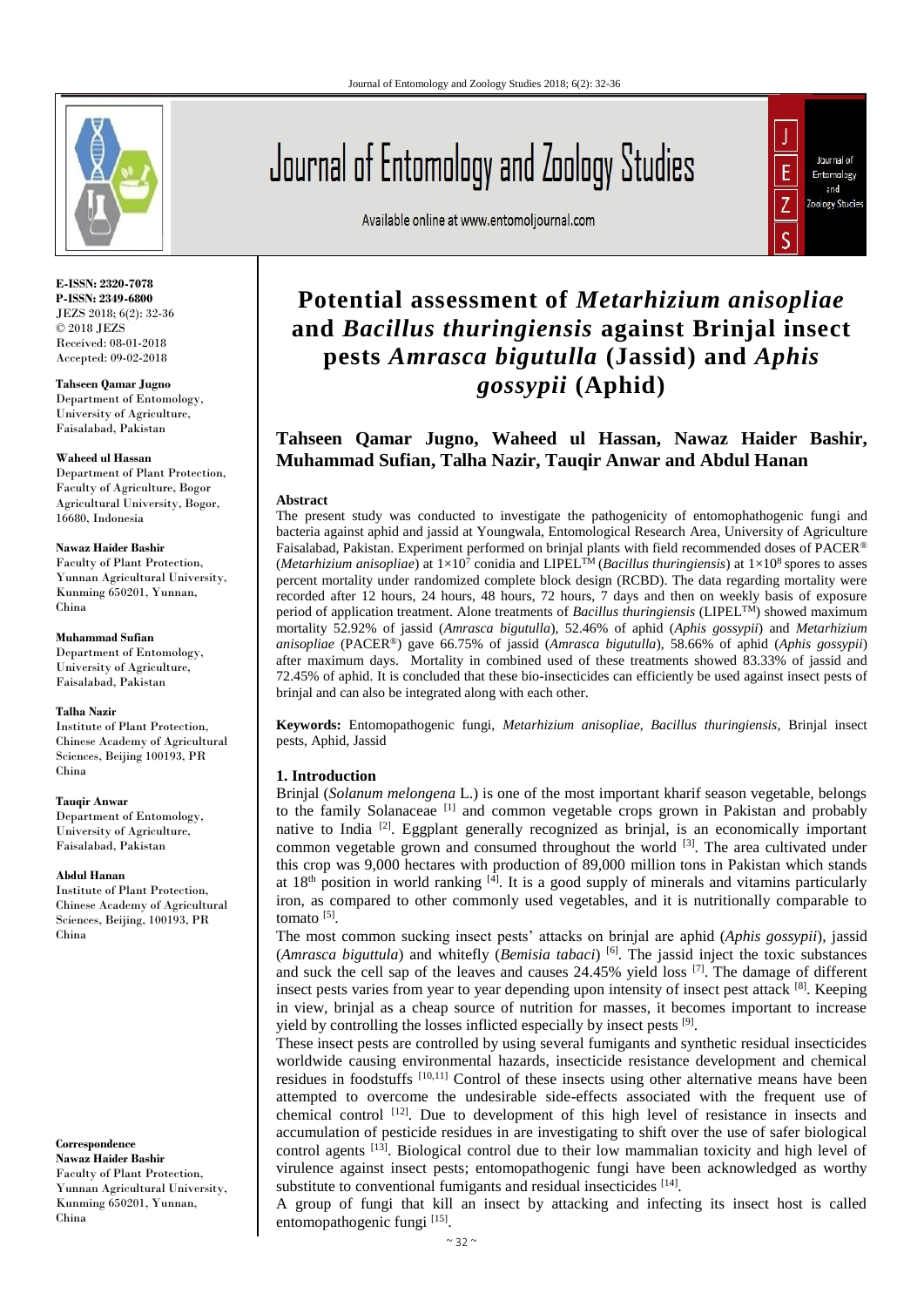Life cycle of insect pathogenic fungi need an infectious spore phase that germinates on the host cuticle, later on a germ tube is formed penetrating into the host cuticle and eventually occupies the host <sup>[16]</sup>. Entomopathogenic fungi have been tested in both laboratory as well field and these experimentations showed a great success in control of various insect pest species <sup>[17-21]</sup>. The use of entomopathogenic fungi as alternative means to chemical control is a novel approach to control insect pests of vegetables <sup>[22]</sup>. Researchers made a focus on the assortment of virulent strains for the target insect pests and their improvement as biological control agents [23]. Entomopathogenic fungi have the ability to re-establish in the form of inoculum from the dead cadavers and can persist for longer time periods <sup>[24]</sup>. Additionally, the fungal conidia may be augmented with several carriers like mineral oils, inert dusts and botanical insecticides to improve their insecticidal activity<sup>[25]</sup>.

Moreover a Gram-positive soil bacterium *Bacillus thuringiensis* also bear a high potential to control insect pests due to β-endotoxins that it produce and which act as an influential intestinal toxin for various insect pests [26]. Many studies involve *Bacillus thuringiensis* in which the bacteria produce spores and crystal toxins in the mid-gut of susceptible insect pests  $[27]$ . The pH value of fluid present in the gut of host is an important key factor [28]. Nevertheless, the triggered crystal toxin damages the gut cells, subsequently causing leakage of hemlymph into the midgut thus lowering pH, and permitting the spores to propagate [29]. Mixtures of Bt spore crystals are being used effectively as bio-insecticides against coleopteran, dipteran and lepidopterous insects [30].

Keeping in view these facts, the present study was conducted to achieve the following objectives; (a) to assess the individual performance of biopesticides *Beauveria bassiana*  and *Bacillus thuringiensis* against brinjal pests *Amrasca bigutulla* and *Aphis gossypii* (b) combined effectiveness of these bio-pesticides (c) finding out that the bio-pesticides are the best alternative of conventional insecticides.

# **2. Materials and Methods**

# **2.1 Experimental layout**

Field experiment was conducted in Youngwala, Entomological Research Area at main campus, University of Agriculture Faisalabad, Pakistan, during 2016.The seeds of Dudhia variety of eggplant were sown in mid of June.

#### **2.2 Pot Experiment**

The nursery plants with 4-5 leaves were shifted to pots at the end of August. The pots were irrigated with 2-3 days interval. The experiment was laid out in RCBD with four treatments and three replications. The treatments were applied by foliar application method when pests were near to economic threshold level.

# **2.3 Source of Bio Insecticides**

Below mentioned Bio insecticide formulations were imported from Agri Life Medak District (Hyderabad), Andhra Pradesh, India.

Fungal Formulation: *Metarhizium anisopliae* (PACER®) Bacterial formulation: *Bacillus thuringiensis* var. *Kurstaki*  (LIPEL TM)

# **2.4 Data Analysis**

Insect's population data was collected by visual observation on per plant. The data was taken after 12, 24, 48, and 72 hours and then on weekly basis after application. The collected data was transformed into percent population reduction/increase by the following formula:

Percent Population Reduction =  $\frac{PBTA \times PATA}{PBTA} \times 100$ 

PBTA = Population Before Treatment Application PATA= Population After Treatment Application

# **2.5 Statistical Analysis**

Data obtained in various treatments were compared by ANOVA technique, Tukey's Honestly Significant Difference (HSD). For the analysis of data statistical software (8.1) was used.

# **3. Results**

#### **3.1 Aphid**

All post treatment of different biopesticides ANOVA table indicated that all treatments (biopesticides + control) have significant impact on population reduction percentage of aphid (*Aphis gossypii*). Maximum population reduction was observed after 72 hours (31.22%) of post application of plots treated with biopesticides (*Metarhizium anisopliae + Bacillus thuringiensis*) which was 10.69 times higher than control. *Metarhizium anisopliae* (25.12%) was 8.60 times while *Bacillus thuringiensis* (19.55%) 6.69 times higher that of control (Table 1). Maximum population reduction was observed after 21 days 72.45%, 58.66% and 52.46% of post application of plots treated with biopesticides *Metarhizium anisopliae + Bacillus thuringiensis*, *Metarhizium anisopliae* and *Bacillus thuringiensis* , respectively (Table 2).

**Table 1:** All-Pairwise Comparisons Test regarding population reduction percentage of aphid (*Aphis gossypii*) after 12, 24, 48 and 72 hours of post treatment application of different biopesticides

| <b>Treatments</b>                | <b>Population Change</b> |                       |                          |                         |
|----------------------------------|--------------------------|-----------------------|--------------------------|-------------------------|
|                                  | $12$ hrs                 | $24$ hrs              | 48 hrs                   | <b>72 hrs</b>           |
| M. anisopliae & B. thuringiensis | $2.55^{A} \pm 0.51$      | $5.33^{A}+0.21$       | $18.22^{A+0.43}$         | $31.22^{A+0.44}$        |
| Metarhizium anisopliae           | $1.48^{\rm B} \pm 0.43$  | $3.77^{\rm B} + 0.54$ | $12.32^B + 0.21$         | $25.12^{B+0.22}$        |
| <b>Bacillus thuringiensis</b>    | $1.12^{\rm C} + 0.22$    | $2.61^{\circ}+0.15$   | $10.65^{\circ} \pm 0.22$ | $19.55^{\circ}$ ±0.87   |
| Control                          | $0.00^{D+0.11}$          | $0.00^{D+0.76}$       | $0.77^{\rm D}$ + 0.76    | $2.92^{\rm D} \pm 0.32$ |

**Table 2:** All-Pairwise Comparisons Test regarding population reduction percentage of aphid (*Aphis gossypii*) after 7, 14, 21 and 28 days of post treatment application of different biopesticides

| <b>Treatments</b>                   | <b>Population Change</b> |                  |                         |                      |
|-------------------------------------|--------------------------|------------------|-------------------------|----------------------|
|                                     | 7 days                   | 14 days          | 21 days                 | 28 days              |
| M. anisopliae $\&$ B. thuringiensis | $52.21^{A+0.35}$         | $68.55^{A}+0.11$ | $72.45^{A+0.11}$        | $46.78^{A} \pm 0.11$ |
| Metarhizium anisopliae              | $43.43^{B+}0.22$         | $55.23^{B+0.56}$ | $58.66^B \pm 0.56$      | $37.68B \pm 0.56$    |
| Bacillus thuringiensis              | $38.85^{\circ}$ ± 0.77   | $49.81C+0.12$    | $52.46^{\circ}+0.12$    | $29.22^C + 0.12$     |
| Control                             | $4.12^{D} + 0.23$        | $5.31D + 0.33$   | $5.99^{\rm D} \pm 0.33$ | $5.58^D \pm 0.33$    |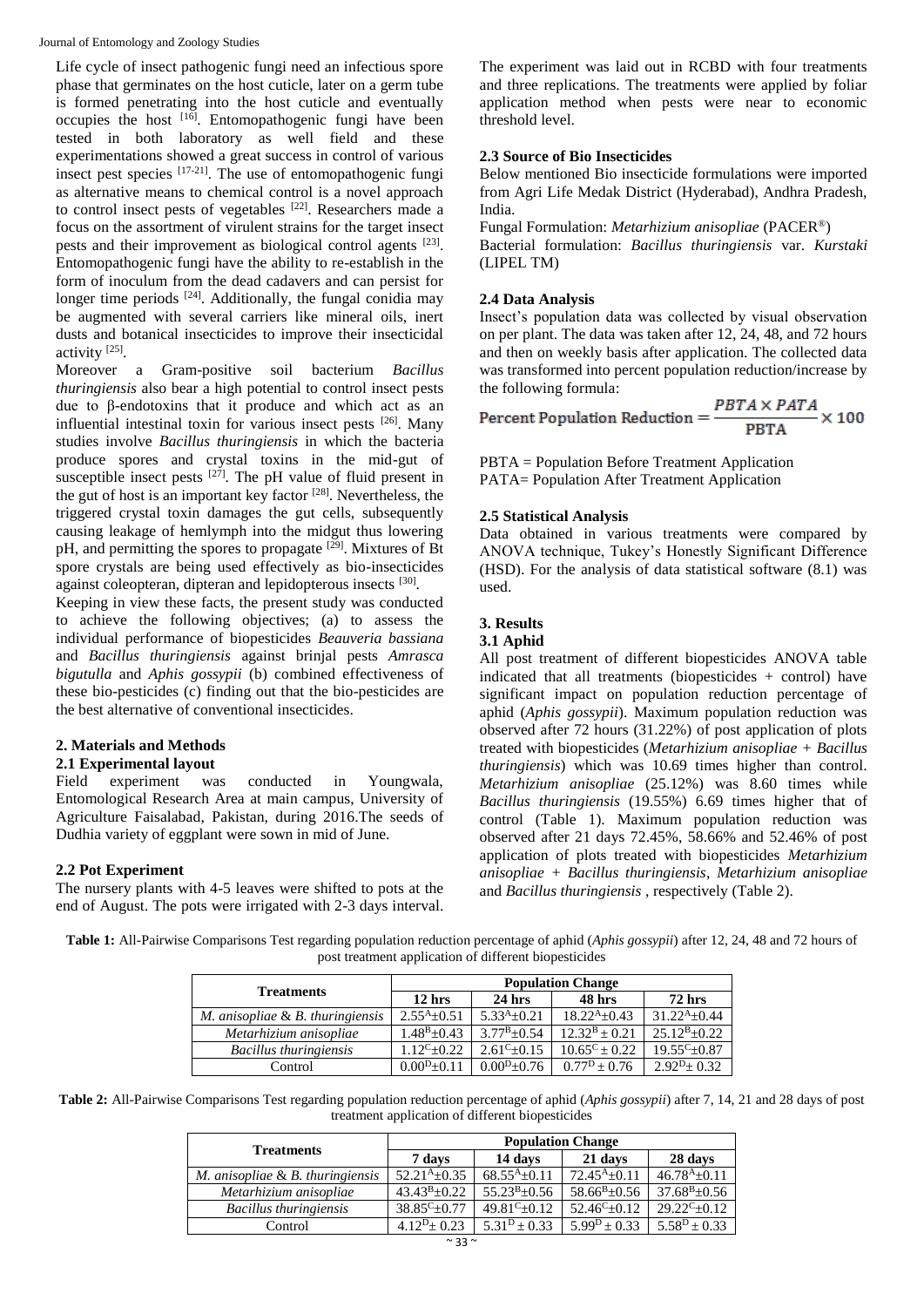#### **3.2 Jassid**

All post treatment of different biopesticides ANOVA table indicated that all treatments (biopesticides + control) have significant impact on population reduction percentage of jassid (*Amrasca bigutulla*). Maximum population reduction was observed after 72 hours (22.55%) of post application of plots treated with biopesticides (*Metarhizium anisopliae + Bacillus thuringiensis*) which was 29.28 times higher than control. *Metarhizium anisopliae* (18.22%) was 23.66 times

while *Bacillus thuringiensis* (14.88%) 19.32 times higher than control (Table 3). Maximum population reduction was observed after 21 days (83.33%) of post application of plots treated with biopesticides (*Metarhizium anisopliae + Bacillus thuringiensis*) which was 18.68 times higher than control. *Metarhizium anisopliae* (66.75%) was 14.96 times and *Bacillus thuringiensis* (52.92%) 11.86 times higher than control (Table 4).

**Table 3:** All-Pairwise Comparisons Test regarding population reduction percentage of jassid (*Amrasca bigutulla*) after 12, 24, 48 and 72 hours of post treatment application of different biopesticides

| <b>Treatments</b>                   | <b>Population Change</b> |                       |                  |                       |
|-------------------------------------|--------------------------|-----------------------|------------------|-----------------------|
|                                     | $12$ hrs                 | $24$ hrs              | 48 hrs           | <b>72 hrs</b>         |
| M. anisopliae $\&$ B. thuringiensis | $2.12^{A}+0.88$          | $4.44^{A+0.66}$       | $12.44^{A+0.67}$ | $22.55^{A} \pm 0.66$  |
| Metarhizium anisopliae              | $1.43^{\rm B} + 0.45$    | $3.86^{\rm B} + 0.43$ | $9.43^{B+0.11}$  | $18.22^{B+0.43}$      |
| Bacillus thuringiensis              | $1.05^{\text{C}}+0.21$   | $1.88^C + 0.33$       | $8.22^C + 0.23$  | $14.88^{\circ}$ ±0.89 |
| Control                             | $0.00^{D+0.01}$          | $0.00^{D+0.87}$       | $0.15D+0.32$     | $0.77P_{0.22}$        |

**Table 4:** All-Pairwise Comparisons Test regarding population reduction percentage of jassid (*Amrasca bigutulla*) after 7, 14, 21 and 28 days of post treatment application of different biopesticides

| <b>Treatments</b>                | <b>Population Change</b> |                         |                  |                        |
|----------------------------------|--------------------------|-------------------------|------------------|------------------------|
|                                  | 7 days                   | 14 days                 | 21 days          | 28 days                |
| M. anisopliae & B. thuringiensis | $54.33^{A+0.65}$         | $79.43^{A+0.89}$        | $83.33^{A+0.89}$ | $55.22^{A+0.89}$       |
| Metarhizium anisopliae           | $40.98^{\rm B} + 0.43$   | $63.65^{\rm B} + 0.25$  | $66.75^{B+0.25}$ | $42.26^{\rm B} + 0.25$ |
| Bacillus thuringiensis           | $32.15^{\circ}+0.33$     | $48.98^{\text{C}}+0.87$ | $52.92^C+0.87$   | $39.44 \pm 0.87$       |
| Control                          | $2.99D+0.77$             | $3.12^{D+0.03}$         | $4.46^{D+0.03}$  | $3.47^{\rm D}$ ± 0.03  |

# **4. Discussion**

The results revealed that combination of two treatments *Bacillus thuringiensis* (LIPELTM) and *Metarhizium anisopliae* (PACER®) were proved to be most effective against the particular insect pest after the time interval of 21 days showing mortality of aphid and jassid, 72.45% and 83.33%, respectively. These results are quite similar to Shafighi *et al*.,  $2014$  <sup>[31]</sup> where they have used same chemical along with resistant varieties and reported that alone as well as in combination these chemicals caused maximum and reasonable population reduction of tested insect pests. Current research are also similar with the findings of Janaki *et al*., 2010<sup>[32]</sup>; Sandhu *et al.*, 2012<sup>[33]</sup>; Erler and Ates 2015<sup>[34]</sup>; Chinniah *et al*., 2016 [35] ; Shahzad *et al*., 2016 [36] ; where they have used same biocontrol agents and reported that these biocontrol agents have caused mortality for different life stages of insect pests of brinjal and gives maximum results for population reduction. Ursani *et al.*, (2014)<sup>[37]</sup> also founded that the population of brinjal pests has been depressed by the use of different biopesticides. The findings of this research are in resemblance with present research. Srinivasan (2012) [38] performed an experiment to carry out the effects of biopesticides on pest management with collaboration of other management techniques such as resistant varieties, natural enemies. Integration of biopesticide can increase performance of IPM strategies. For instance, with the adoption of *Bacillus thuringiensis* and it based biopesticides, along with parasitoids such as *Cotesia plutellae*, *Diadegma semiclausum* and *Diadromus collaris* and reported that *Bacillus thuringiensis* and it based biopesticides caused maximum population reduction in form of mortality and proved as good control agents against pests on brassicas.

Sharma and tayde (2017)<sup>[39]</sup> founded that *Metarhizium anisopliae, Beauveria bassiana*, Neem oil, Spinosad, Emamectin benzoate, *Verticillium lecanii*, Cypermethrin were evaluated against fruit and shoot borer and found that these all chemicals in combination and alone as well caused maximum

mortality of invested pests which supports present findings where used *B. thuringiensis* along with some botanicals against lepidopterous insect pests, provided mortality up to 85% and then reported that whenever all elements are combined they are proved to be helpful in controlling insect pests.

# **5. Conclusion**

It is concluded that combination of *Bacillus thuringiensis* and *Metarhizium anisopliae* proved to be effective against the particular insect pest and can efficiently be used in integrated pest management strategies of brinjal insect pests.

# **6. References**

- 1. Shukla A, Khatri S. Incidence and abundance of brinjal shoot and fruit borer *Leucinodes orbonalis* Guenee. Bioscan. 2010; (5):305-308.
- 2. Hanson PM, Yang RY, Tsou SC, Ledesma D, Engle L, Lee TC. Diversity in eggplant (*Solanum melongena*) for superoxide scavenging activity, total phenolics, and ascorbic acid. Journal of Food Composition and Analysis. 2006; (19):594-600.
- 3. Whitaker BD, Stommel JR. Distribution of hydroxycinnamic acid conjugates in fruit of commercial eggplant (*Solanum melongena* L.) cultivars. Journal of Agricultural and Food Chemistry. 2003; (51):3448-3454.
- 4. Ullah Z, Anwar S, Javed N, Khan S, Shahid M. Response of six eggplant cultivars to Meloidogyne Incognita. Pakistan Journal of Phytopathology. 2011; (23):152-155.
- 5. Kalloo G. Eggplant: *Solanum melongena* L. Genetic improvement of vegetable crops: Elsevier, 1993, 587- 604.
- 6. Srinivasan R. Insect and mite pests on eggplant: AVRDC-World Vegetable Center, 2009.
- 7. Javed H, Khan M, Ahmad M. Role of physico-chemical factors imparting resistance in cotton against some insect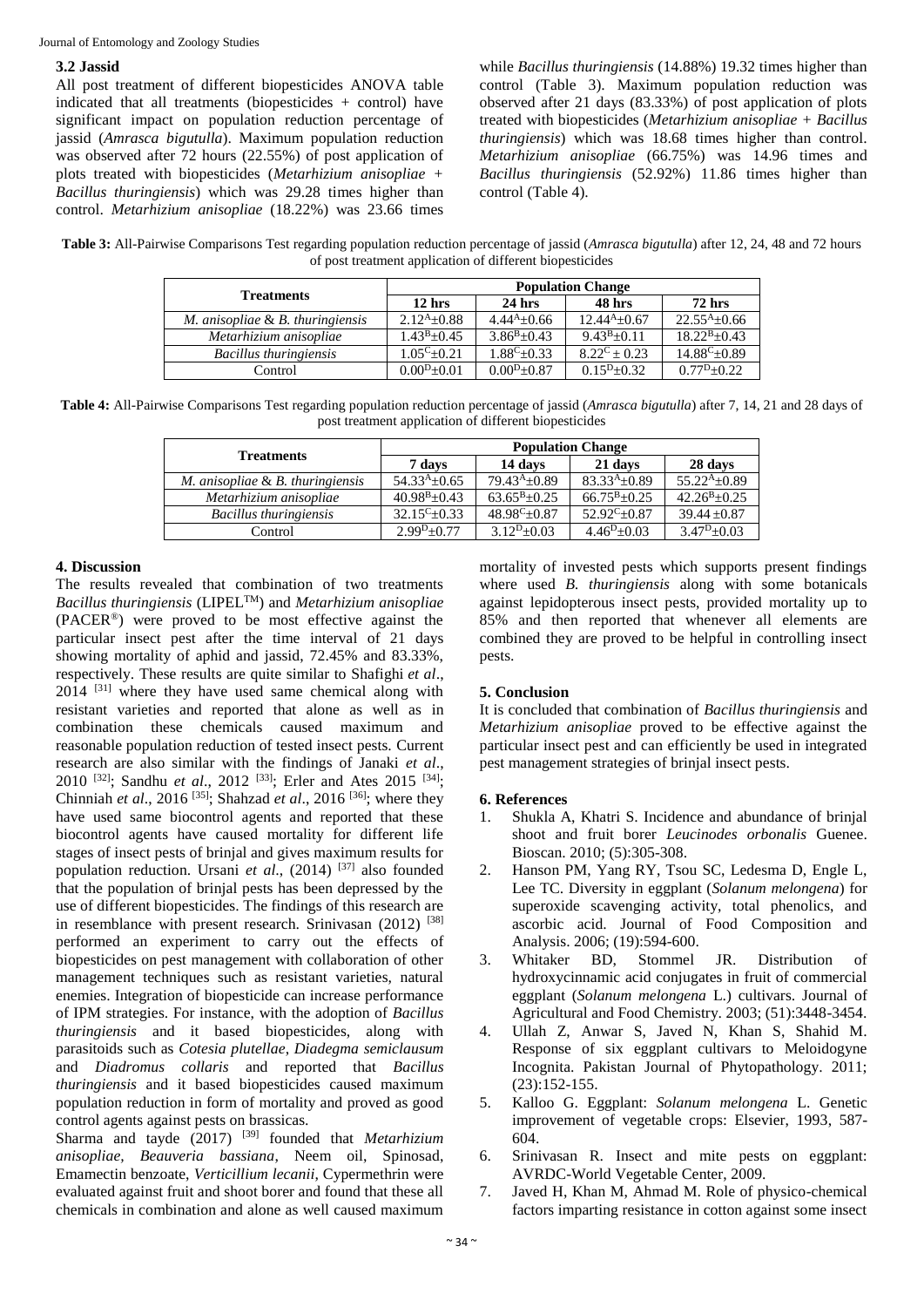Journal of Entomology and Zoology Studies

pests. Pakistan Entomologist. 1992; (14):53-55.

- 8. Oerke EC. Crop losses to pests. The Journal of Agricultural Science. 2006; 144:31-43.
- 9. Rajasekaran B. An Indigenous Duck-Fish Production System in South India. Impact on Food and Nutritional Security. Saignaw MI: Draft for Consortium for International Earth Science Information Network. 2001, 004-200.
- 10. Sajid M, Bashir NH, Batool Q, Munir I, Bilal M, Jamal MA *et al.* In-vitro evaluation of biopesticides (*Beauveria bassiana, Metarhizium anisopliae, Bacillus thuringiensis*) against mustard aphid *Lipaphis erysimi* kalt. (Hemiptera: Aphididae). Journal of Entomology and Zoology Studies. 2017; 5(6):331-335.
- 11. Hassan W, Anwar T, Bashir NH, Ranjha MH, Nazir T. Nutritional Indices of Larvae of *Trogoderma Granarium* (Everts) on Diets and Their Response to A Plant Extract and Synthetic Igr's. The 3rd International Indonesian Forum for Asian Studies. 2017, 1415-1421.
- 12. Arthur FH. Control of lesser grain borer (Coleoptera: Bostrichidae) with chlorpyrifos-methyl, bioresmethrin, and resmethrin: effect of chlorpyrifos-methyl resistance and environmental degradation. Journal of Economic Entomology. 1992; 85:1471-1475.
- 13. Ferizli AG, Beris G, Baspınar E. Mortality and F1 production of *Rhyzopertha dominica* (F.) on wheat treated with diatomaceous earth: impact of biological and environmental parameters on efficacy. Journal of Pest Science. 2005; 78:231.
- 14. Ismail M, Wakil W, Bashir NH, Hassan W, Muhammad UW. Entomocidal Effect of Entomopathogenic Fungus *Beauveria bassiana* and New Chemistry Insecticides against *Spodoptera litura* (Fabricius) (Noctuidae: Lepidoptera) Under Controlled Conditions. International Journal of Agriculture Innovations and Research. 2017; 5(6):2319-1473.
- 15. Singkaravanit S, Kinoshita H, Ihara F, Nihira T. Cloning and functional analysis of the second geranylgeranyl diphosphate synthase gene influencing helvolic acid biosynthesis in *Metarhizium anisopliae*. Applied Microbiology and Biotechnology. 2010; (87):1077-1088.
- 16. Akbar S, Freed S, Hameed A, Gul HT, Akmal M, Malik MN *et al.* Compatibility of *Metarhizium anisopliae* with different insecticides and fungicides. African Journal of Microbiology Research. 2012; 6:3956-3962.
- 17. Akbar W, Lord JC, Nechols JR, Howard RW. Diatomaceous earth increases the efficacy of *Beauveria bassiana* against *Tribolium castaneum* larvae and increases conidia attachment. Journal of Economic Entomology. 2004; 97:273-280.
- 18. Kavallieratos N, Athanassiou C, Michalaki M, Batta Y, Rigatos H, Pashalidou F *et al.* Effect of the combined use of *Metarhizium anisopliae* (Metschinkoff) Sorokin and diatomaceous earth for the control of three storedproduct beetle species. Crop Protection. 2006; 25:1087- 1094.
- 19. Batta Y. Control of rice weevil (*Sitophilus oryzae* L., Coleoptera: Curculionidae) with various formulations of *Metarhizium anisopliae*. Crop Protection. 2004; 23:103- 108.
- 20. Sabbour M, Shadia E, Aziz A. Efficiency of Some Bioinsecticides Against Broad Bean Beetle, *Bruchus rufimanus* (Coleoptera: Bruchidae). Research Journal of Agriculture and Biological Sciences. 2007; 3:67-72.
- 21. Sabbour M. Efficacy of some bioinsecticides against

*Bruchidius incarnatus* (Boh.) (Coleoptera: Bruchidae) infestation during storage. Journal of Plant Protection Research. 2010; 50:28-34.

- 22. Shah P, Pell J. Entomopathogenic fungi as biological control agents. Applied Microbiology and Biotechnology. 2003; (61):413-423.
- 23. Amer M, Sayed ET, Bakheit H, Moustafa S, Sayed YA. Pathogenicity and genetic variability of five entomopathogenic fungi against *Spodoptera littoralis*. Research Journal of Agriculture and Biological Sciences. 2008; (4):354-367.
- 24. Athanassiou CG, Kavallieratos NG, Vayias BJ, Tsakiri JB, Mikeli NH, Meletsis CM *et al.* Persistence and efficacy of *Metarhizium anisopliae* (Metschnikoff) Sorokin (Deuteromycotina: Hyphomycetes) and diatomaceous earth against *Sitophilus oryzae* (L.) (Coleoptera: Curculionidae) and *Rhyzopertha dominica*  (F.) (Coleoptera: Bostrychidae) on wheat and maize. Crop Protection. 2008; (27):1303-1311.
- 25. Akbar W, Lord JC, Nechols JR, Loughin TM. Efficacy of *Beauveria bassiana* for red flour beetle when applied with plant essential oils or in mineral oil and organosilicone carriers. Journal of Economic Entomology. 2005; (98):683-688.
- 26. Vidyarthi A, Tyagi R, Valero J, Surampalli R. Studies on the production of *B. thuringiensis* based biopesticides using waste water sludge as a raw material. Water Research. 2002; 36:4850-4860.
- 27. Fast P. The crystal toxin *Bacillus thuringiensis*. In Microbial Control of Pests and Plant Diseases, 1970- 1980 (HD Burgess, Ed.): Academic Press, New York, 1981, 35-43.
- 28. Burgerjon A, Martouret D. Determination and significance of the host spectrum of *Bacillus thuringiensis*. Microbial control of insects and mites. Academic Press, New York. 1971, 305-325.
- 29. Heimpel A, Harshbarger JC. Symposium on microbial insecticides. V. Immunity in insects. Bacteriological Reviews. 1965; 29:397-405.
- 30. Schnepf E, Crickmore NV, Van RJ, Lereclus D, Baum J, Feitelson J *et al. Bacillus thuringiensis* and its pesticidal crystal proteins. Microbiology and Molecular Biology Reviews. 1998; 62:775-806.
- 31. Shafighi Y, Ziaee M, Ghosta Y. Diatomaceous earth used against insect pests, applied alone or in combination with *Metarhizium anisopliae* and *Beauveria bassiana*. Journal of Plant Protection Research. 2014; 54:62-66.
- 32. Janaki I, Suresh S, Karuppuchamy PT. Efficacy and economics of biopesticides for the management of papaya J Biopest 5(1): 1-6 mealybug, *Paracoccus marginatus* (Williams and Granara de Willink) in brinjal (*Solanum melongena* L.) Journal of Biopesticides. 2010; 5(1):87-90.
- 33. Sandhu SS, Sharma AK, Beniwal V, Goel G, Batra P, Kumar A *et al*. Myco-Biocontrol of Insect Pests: Factors Involved, Mechanism, and Regulation. Journal of Pathogens. 2012, 1-10.
- 34. Erler F, Ozgur AA. Potential of two entomopathogenic fungi, *Beauveria bassiana* and *Metarhizium anisopliae* (Coleoptera: Scarabaeidae), as biological control agents against the June beetle. Journal of Insect Science. 2015; 15(1):44-50.
- 35. Chinniah C, Ravikumar A, Kalyanasundaram M, Parthiban P. Management of sucking pests, by